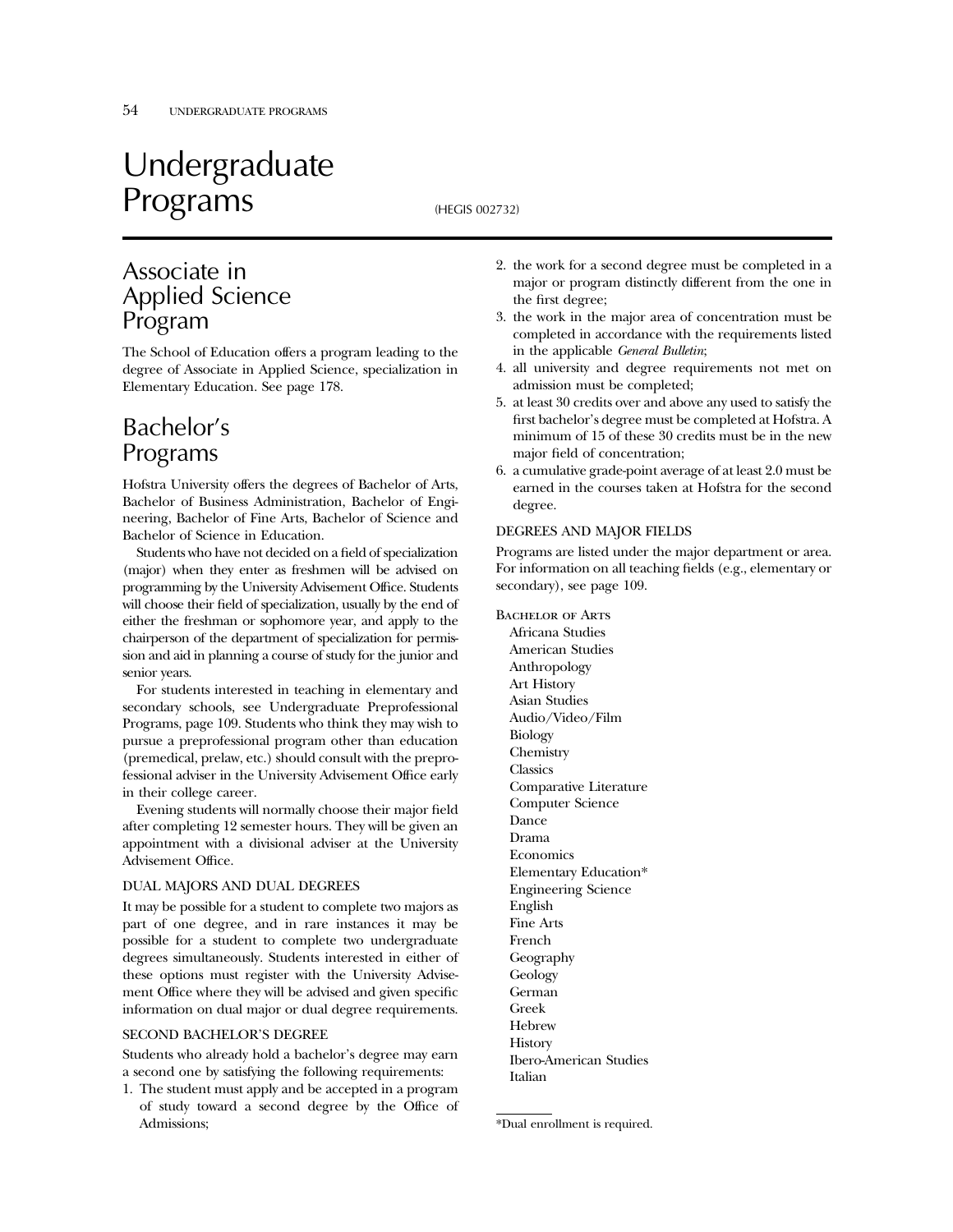Jewish Studies Journalism and Mass Media Studies Latin Liberal Arts Mathematics Music Philosophy Physics Political Science Psychology Russian Secondary Education\*\* Sociology Spanish Speech Communication and Rhetorical Studies Speech-Language Pathology Bachelor of Engineering Engineering Science Bachelor of Fine Arts Theater Arts Bachelor of Science Applied Economics Applied Physics Athletic Training Audio/Video/Film Biochemistry Biology Chemistry Community Health Computer Science Computer Science and Mathematics Environmental Resources Electrical Engineering Exercise Specialist Fine Arts Geology Industrial Engineering Mathematics Mechanical Engineering Music School and Community Health Education School Health Education Bachelor of Business Administration Accounting (leading to CPA certification) Banking and Finance Business Computer Information Systems International Business Management Marketing

Bachelor of Science in Education Art Education Music Education Physical Education Secretarial and Office Subjects

For the programs of New College, see page 82.

### Undergraduate Grades

Hofstra uses an alphabetical system of grades to describe the quality of the student's work. The University reserves the right to change this system at any time. The implementation of a new system, however, will not occur for approximately one year after the change has been made and the students have been officially notified. The revised system, when printed in the *General Bulletin*, applies uniformly to all students regardless of their initial date of entry. Alphabetical grades are further divided into plus and minus levels. These letter grades, which include plus and minus where applicable, are explained below. Final grades are reported only from the Office of Financial and Academic Records.

- A—Indicates that the student's academic performance in achieving the objectives of the course was *of honors level*.
- B—Indicates that the student's academic performance in achieving the objectives of the course was distinctly above that required by the course.
- C—Indicates that the student's academic performance achieved the objectives of the course.
- D—Indicates that the student's academic performance on the objectives of the course was less than required by the course but was still sufficient to permit the student to receive full credit. This grade is not acceptable for major or minor credit unless approved by the chairperson of the major department. The course may be repeated for a higher grade but semester hour credit is given only once.
- P—Passing, not counted in determining cumulative grade-point average. Courses passed with a P grade are counted, however, in the total number of credits accumulated for graduation. P is equivalent to C– or better (except at New College where P is equal to C or better). If in the opinion of the instructor the student's work has not earned a C–, then a D or an F will be awarded.

The P grade will be assigned for passing work in courses which are graded only on a  $Pass/D+/D/Fall$  basis and to courses taken under the  $Pass/D+/D/Fail$  option. (See Pass/ $D+/D/Fail$  Option.)

Pr—Progress. Used normally to report the first semester's satisfactory work in two-semester individually supervised courses, normally for seniors. This grade may be assigned only in courses previously approved for this purpose by the Undergraduate Academic Affairs Committee. Course credit toward graduation is granted.

**NOTE**: UWW courses and CHEM 151 may use the Pr grade.

<sup>\*\*</sup>Dual major available.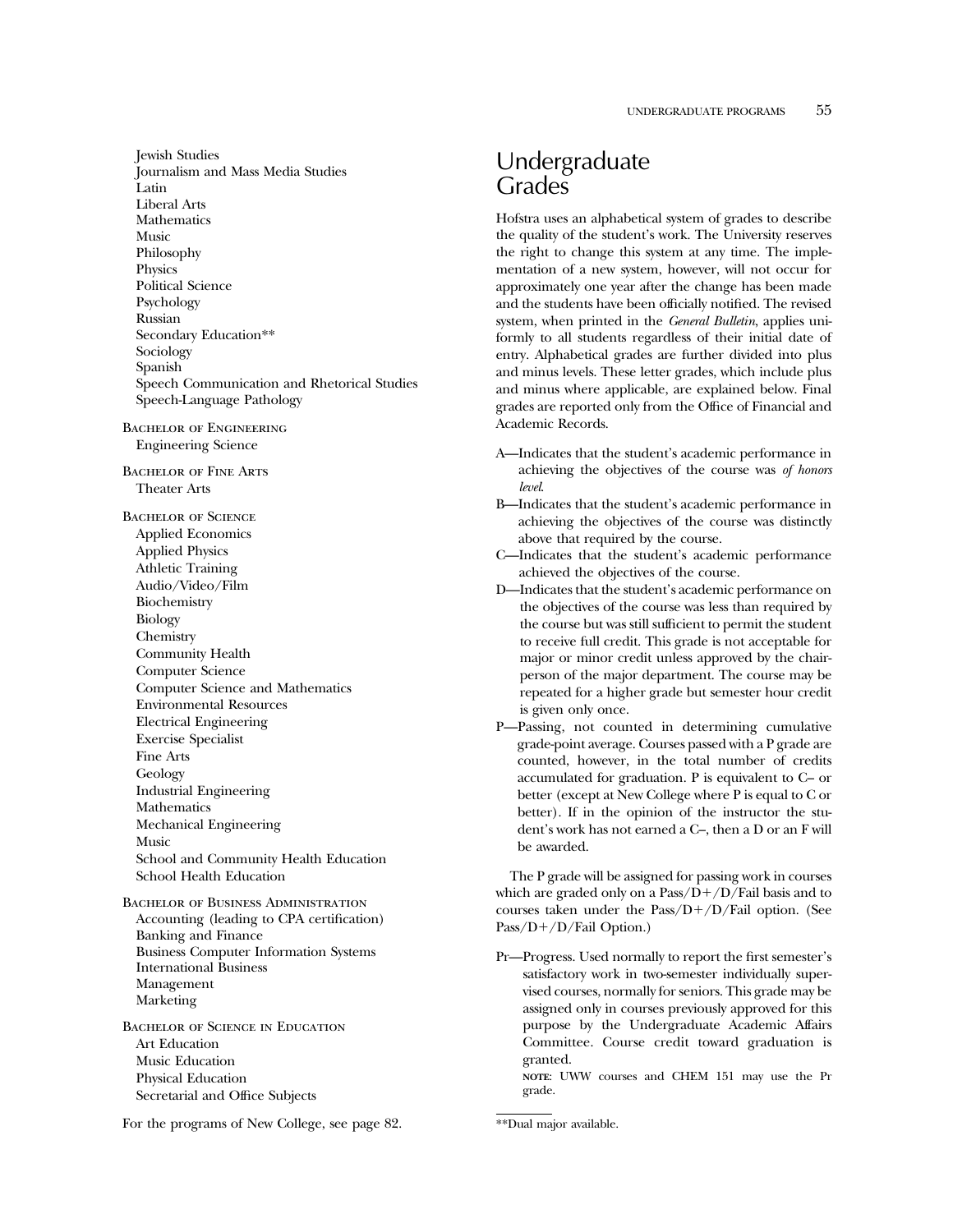#### 56 UNDERGRADUATE PROGRAMS

- F—Indicates that the student's overall academic performance failed to satisfy the objectives of the course. No semester hour credit is received for courses with an F grade. Students will not be given credit for full-year courses unless both semesters of such courses are satisfactorily completed. Passing the first semester of a year course but failing the second, the student need repeat only the second semester.
- INC and NCr: a student unable to complete a course may, with the permission of the instructor, receive one of the following grades:
	- inc—The instructor will permit the student to complete and submit the missing work *no later than the third week* of the following semester. Degree candidates, see Application for Graduation, page 59, for degree requirements completion deadlines.

All undergraduate students may accumulate up to nine credits of INC grades without penalty. Past this nine-credit limit, all subsequent INC grades not made up convert to F's at the end of the semester following the one in which they were assigned. INC's that are made up are not counted against the nine-credit limit.

- NA—If the column for a student's grade on the roster is left blank by the instructor because that student has not attended the class, and if "has not attended" is written in the "comments" section of the roster, the student will be assigned a grade of "NA" by the Office of Financial and Academic Records. That grade will have no numerical value and will not be figured into the student's grade point average.
	- NCr—*New College only:* if the instructor's evaluation will not allow the student to take an INC because of past performance in the course, the grade given will be either an NCr or an F. An NCr may not be changed to a letter grade, a W or INC and is not counted to computing the student's grade-point average.

Students should take careful note of the effects of the NCr and INC grades on their standing in the University. See Dismissal, page 57.

W—The student has withdrawn from the course and so notified the Office of Financial and Academic Records in writing prior to the last day of the tenth week of the semester. For courses shorter than 15 weeks, the student has sole discretion to withdraw for the first 2/3 of the course; after 2/3 of the course has been completed, and any time before the last day of class, the student must have the instructor's approval.

If a student withdraws from a course during the first three weeks of the semester; the first week of a summer session; the first three days of the January X Session; the first two weeks of a 10-11 week trimester or the first week of a mini-course, there shall be no record of course(s) on the permanent record. However, the statement ''Complete Withdrawal from the

University'' shall be entered on the permanent record of any student who completely withdraws from the University within the time frame indicated above.

PASS/D+/D/FAIL OPTION (P or D+ or D or F): a student may elect courses on a  $Pass/D+/D/Fall \ basis$ during the first five weeks of the semester under the following conditions:

English 1-2, core courses, and those courses required in the major field and any other course specified by course title or number as required for the major may not be taken  $Pass/D+/D/Fall$ . (This does not apply to courses given only on this basis.) All other courses may be taken on a  $Pass/D+/D/Fall$ basis.

The Pass/ $D+/D/Fail$  option is not available for core courses, except for courses given only on that basis. However, upon completion of all core courses required for their degree, students may seek the permission of the dean of their college to enroll in core courses on a  $Pass/D+/D/Fall$  basis. (Core courses are those designated on pages 78 and 79 of this *Bulletin.*)

Departments and/or degrees that are restricted by professional accreditation may, as required, exempt additional courses from the  $Pass/D+/D/Fail$  option. In no case may the total number of  $Pass/D+/D/Fall$ credits exceed 30 semester hours, nor may any credit for Pass/ $D+/D/Fail$  courses be used toward an academic minor, except for those courses given only on this basis.

In HCLAS, and in the School of Communication, the Pass/ $D+/D$ /Fail option is restricted to 15 credits.

Students on academic probation may not elect an optional  $P/D+/D/Fail$  grade.

Students should obtain necessary forms from the Office of Financial and Academic Records and seek faculty advisement on possible effects of  $Pass/D+/D/Fail$  grades.

A student transferring to Hofstra with more than 30 credits graded on a  $Pass/D+/D/Fall$  basis must have the approval of the Undergraduate Academic Affairs Committee. For these students, courses graded on this basis shall not exceed fifty percent of the total credit hours required for the degree.

(The foregoing does not apply to New College courses.)

For courses shorter than 15 weeks, the student has the sole discretion to elect the Pass/ $D+/D/F$ ail option for the first 1/3 of the course.

 $D+$  and  $D$  and  $F$  grades assigned to students who have elected the Pass/D+/D/Fail option *are* included in determining the student's cumulative grade-point average.

#### CUMULATIVE GRADE-POINT AVERAGE

The grade-point average is the index of academic performance used to determine whether the student will be permitted to continue at the University and/or graduate.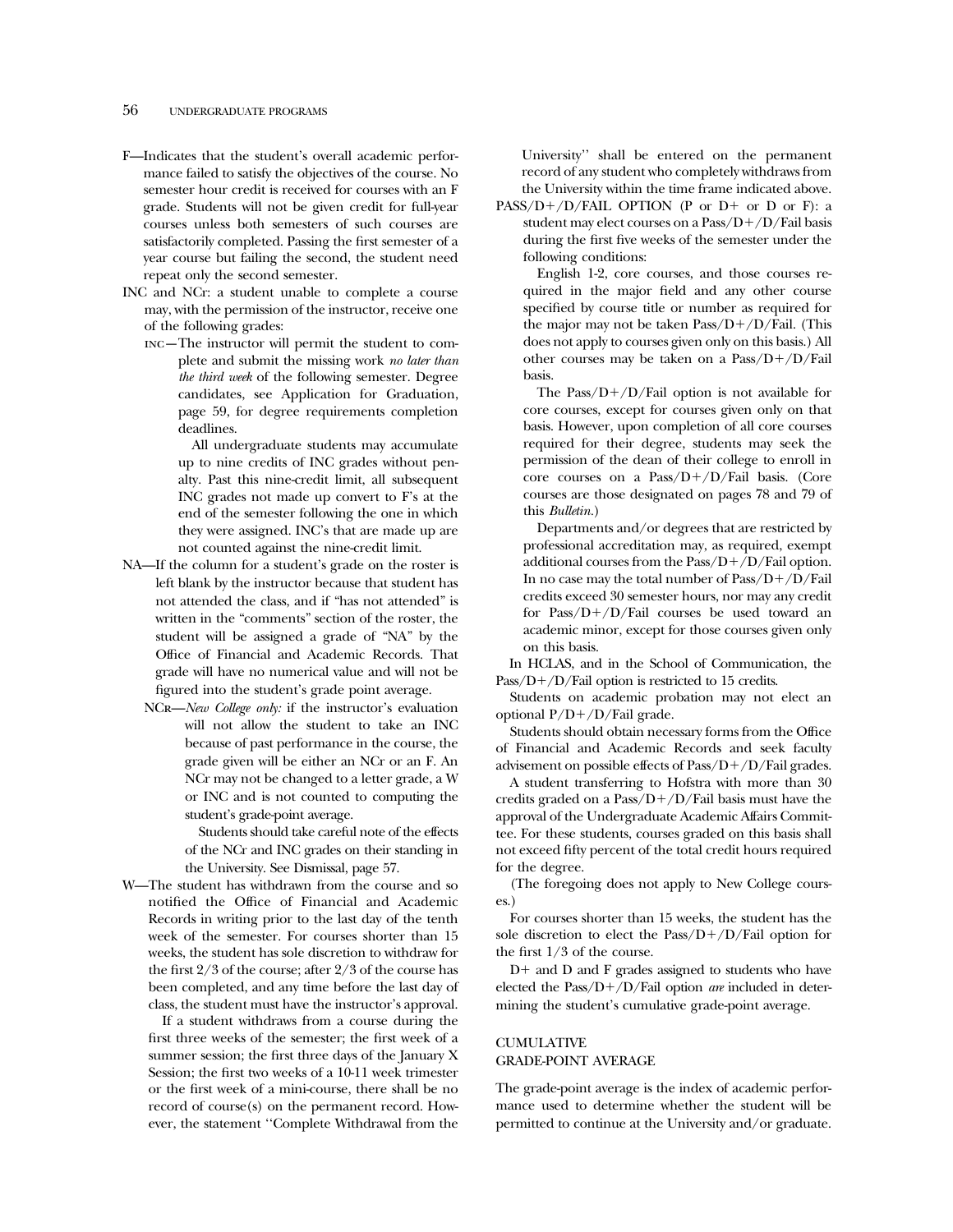The alphabetical grades, including plus  $(+)$  and minus  $(-)$ , have the following grade-point values:

| $A = 4.0$   | $C_{+} = 2.3$ |
|-------------|---------------|
| $A - = 3.7$ | $C = 2.0$     |
| $B+ = 3.3$  | $C = 1.7$     |
| $B = 3.0$   | $D+ = 1.3$    |
| $B - = 2.7$ | $D = 1.0$     |

F—0 (Only one F grade in any one course will be included in the cumulative grade-point average.)

To determine cumulative grade-point average, multiply the number of semester hours of each grade earned by the grade-point value for that grade. Then total the products and divide by the total number of semester hours attempted.

To graduate, a student must complete the number of hours required for the particular degree with a cumulative grade-point average of 2.0 (including F's).

 $D+$  and  $D$  and  $F$  grades assigned to students who have elected the Pass/D+/D/Fail option *are* included in determining the student's cumulative grade-point average.

#### UNIVERSITY TUTORIAL PROGRAM (UTP) Frank Whelan Smith, *Senior Assistant Provost*

The University Tutorial Program is a new unit designed to provide at no cost, academic assistance and other support services to Hofstra students experiencing academic difficulty.

Tutorial services, individual and group, are the focus of the program. Students may request tutorial assistance in any course(s) in which they are having difficulty at any point in the semester. The number of sessions of tutoring is determined on the basis of the student's need.

Instructional services which may include developmental courses and special instruction programs in such areas as reading, English composition and mathematics are provided.

Counseling is available to help determine the cause of problems.

Students requiring assistance or additional information should contact the University Tutorial Program Office located in 140 Gallon Wing or call (516) 463-6983.

#### UNIVERSITY PROBATION STANDARDS—UNDERGRADUATE

- 1. A full-time or part-time student will be placed on probation at the end of any semester in which his or her cumulative grade-point average is less than 2.0 but above the University's minimum retention standards.
- 2. All students placed on probation will receive a letter from the Office of Financial and Academic Records informing them of their probationary status and warning that they must raise their grade-point average to 2.0 or above. The letter will explain the consequences of failing to raise the grade-point average to 2.0 or above.
- 3. Students placed on probation will be required to meet with an adviser in the Advisement Office as soon as possible to discuss their standing. When they meet with

the adviser, they will be informed of the support services available and the average they must achieve to raise their grade-point average to at least 2.0. Students will also be reminded that if their grade-point average drops further, they are in danger of being dismissed from the University.

- 4. Students who fail to meet with an adviser in the Advisement Office will not be allowed to register subsequently until they do.
- 5. Students will be on academic probation as long as their cumulative grade-point average remains below 2.0 and is above the University's minimum retention standards. They will continue to be subject to all the requirements of students on academic probation.
- 6. After completing 88 semester hours, students whose cumulative grade-point average is below 2.0 for two subsequent consecutive regular semesters will be dismissed from the University. Students who have been dropped may appeal to the Academic Records Committee only through the Office of University Advisement.
- 7. A full-time student on academic probation may carry no more than 15 semester hours (16 if the student is taking one or more four-credit courses). A part-time student on academic probation may carry no more than 6 semester hours (7 if the student is taking a 4-credit course, or 8 if the student is enrolled in New College).
- 8. Students on academic probation may not elect an optional Pass/ $D+/D$ /Fail grade.
- 9. When appropriate, students admitted to the University through a special academic program will be exempted from these probation criteria until they are released from the program.

#### DISMISSAL

Students will be dropped from the rolls of the University after two semesters attendance if they have:

- attempted less than 25 hours and have a cumulative grade-point average below 1.3;
- attempted 25-57 hours and have a cumulative gradepoint average below 1.5;
- attempted 58-87 hours and have a cumulative gradepoint average below 1.7;
- attempted 88 or more hours and have a cumulative grade-point average below 1.9.

Students will be dropped because of poor scholarship only in May except in special cases (such as the recommendation of the Office of University Advisement, Office of Financial and Academic Records or other responsible adviser). However, students may be dropped at any time, whether currently on probation or not, when they show insufficient probability of meeting graduation requirements. All special cases will be acted upon by the Academic Records Committee. For New College dismissal standards, see *New College Addendum*.

Students who have been dropped may appeal to the Academic Records Committee only through the Office of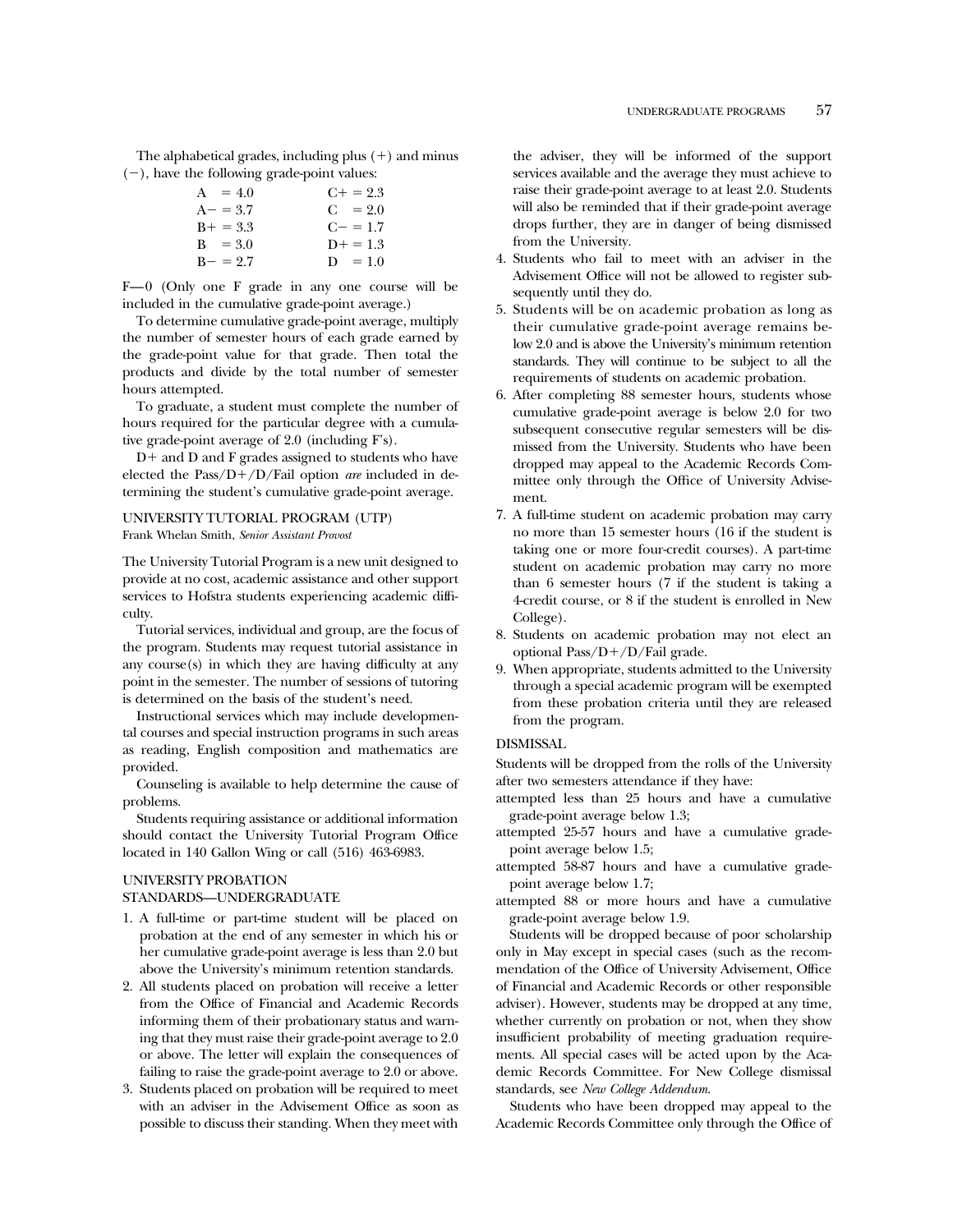#### 58 UNDERGRADUATE PROGRAMS

University Advisement. After the student speaks with a representative of the Advisement Office, the Committee will review the appeal. The Committee will consider a report of the interview, the student's total academic record, and a letter stating reasons the student believes the appeal merits consideration.

#### CHANGE OF PROGRAM

Students will be permitted to make program changes in accordance with the procedures set forth in the published *Class Schedule*.

#### **ATTENDANCE**

Although it is the student's responsibility to attend classes, each department establishes its own policy concerning student absences from class. If for some reason a student will be absent for one continuous week or longer, it is advisable to inform each instructor. For New College attendance standards, see *New College Addendum*.

### PERMISSION TO ATTEND OTHER COLLEGES

During fall and spring semesters, current students may not take courses at other educational institutions within reasonable commuting distance of the campus if the same course is being offered at Hofstra.

Hofstra students wishing to attend another accredited institution as visiting students must have courses approved in advance by the appropriate adviser and the Office of Financial and Academic Records. Students pursuing Hofstra degree programs that have *core course* requirements should be aware that such requirements cannot be fulfilled by transfer credit for work undertaken elsewhere after their matriculation at Hofstra. The necessary forms can be obtained at The Student Administrative Complex, Memorial Hall. Transfer credit will be granted in accordance with the Advanced Standing Policy set forth in this *Bulletin*. See page 52.

Students with junior or senior standing (58 or more hours) are not permitted to enroll for courses at junior or community colleges offering two-year terminal programs. (See Advanced Standing Policy for complete requirements.)

#### CLASS STANDING

An undergraduate student credited with 24 semester hours will be ranked as a sophomore; with 58 semester hours, a junior; and 88 semester hours, a senior. Students will be ranked at the beginning of each regular fall and spring semester.

#### GRADUATE COURSES TAKEN BY UNDERGRADUATES

1. In appropriate cases, undergraduate students within 24 semester hours of graduation may be permitted to enroll in graduate courses for undergraduate credit. Written permission of the adviser and the appropriate deans is required and should be obtained on the substitution/waiver form. Credit earned in this way will count only toward undergraduate degrees.

- 2. To meet unusual cases, an undergraduate student within 24 semester hours of completing requirements for the baccalaureate degree may earn a maximum of 9 hours of graduate credit. Written permission from the appropriate dean's office must be obtained on the substitution/waiver form.
- 3. Visiting undergraduate students shall not be permitted to enroll in graduate courses at Hofstra.

#### REPEATED COURSE

A student may repeat a completed course, regardless of grade, for a better understanding of the subject only with the approval of the major adviser. Such a course will be listed as a Repeated Course, for which a final grade will be given. Both grades will appear on the student's record, and both grades will count in determining the cumulative grade-point average; but semester hour credit toward graduation will be given only once. The number of semester hours repeated is counted in determining the number of semester hours attempted. Degree credit is granted for the same course numbered physical education skills courses only twice.

#### WITHDRAWAL FROM A COURSE

Students should secure the appropriate forms from the Student Administrative Complex and return the forms to that office after notifying the instructor of the course from which they are withdrawing. See W Grade, page 56 and Refund Policy below. Applications for withdrawal must be submitted in writing either in person or by mail.

A student withdrawing without official notification may not have any remission of tuition and shall automatically receive a grade of F.

#### WITHDRAWAL FROM THE UNIVERSITY

Should students wish to withdraw from the University during a semester or summer session, they should first secure the appropriate forms at the Student Administrative Complex and complete the withdrawal by the last day of classes prior to the start of the designated final examination period. During the January Session and the Summer Sessions, the designated period is the last day of classes. *No student may withdraw from the University during the final examination period.*

A student withdrawing in person should see an adviser in the University Advisement Office. Students unable to apply for withdrawal in person may send a letter addressed to the Office of Financial and Academic Records, postmarked by the last day of classes. If the student does not plan to register for the following semester an official Leave of Absence form must be filed through the University Advisement Office. (See under Grade W, page 56.)

A student withdrawing without official notification may not have any remission of tuition and shall automatically receive a grade of F in all courses. **NOTE**: see above for ''Withdrawal from a Course.''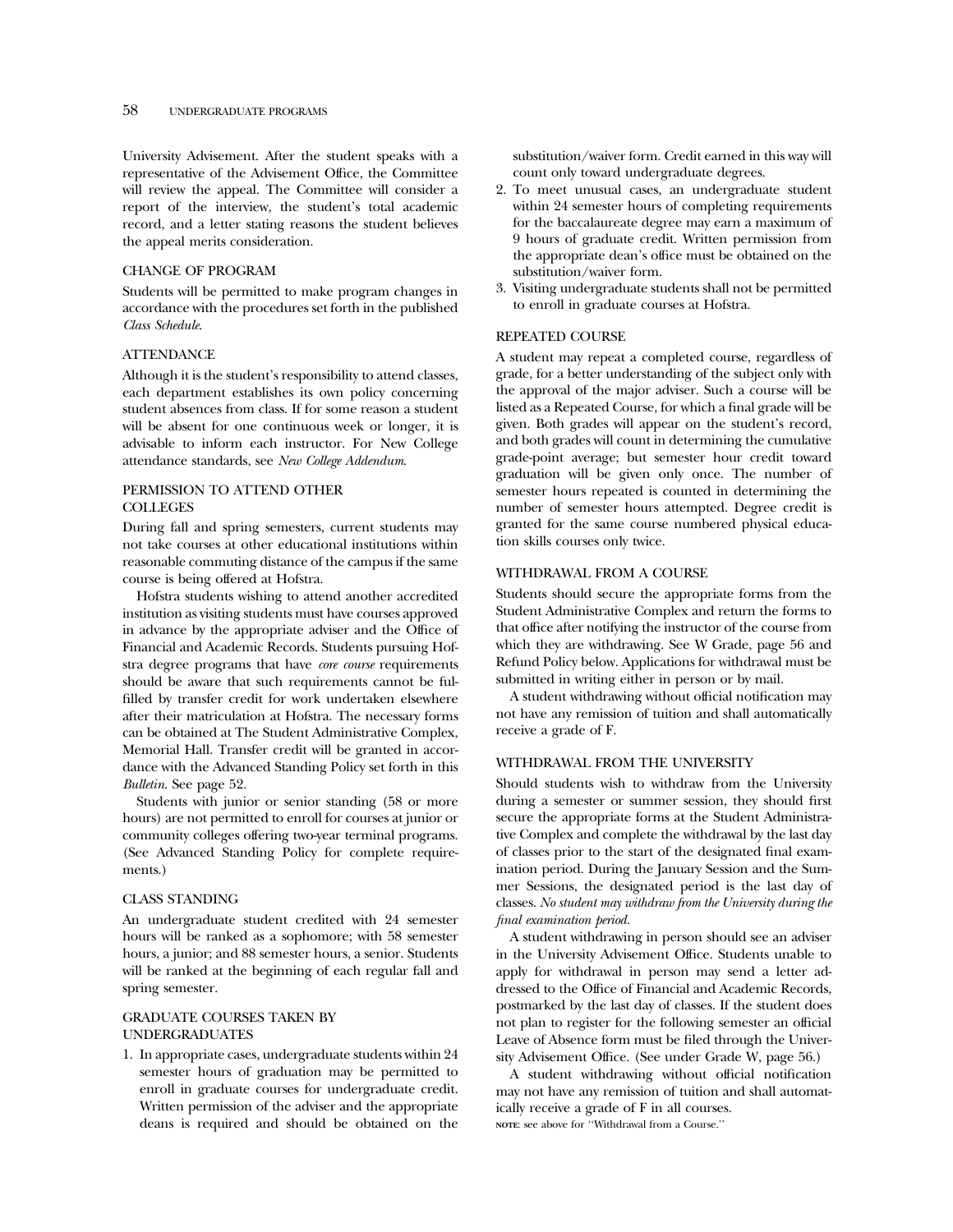#### REFUND POLICY—TUITION AND FEES

Refunds will be calculated on the basis of the *date of application* for withdrawal or reduction in total semester hours due to program change.

Students enrolled in a course that is cancelled by the University must contact the Student Accounts Office before any applicable refund of tuition and other fees can be processed.

Upon receipt of withdrawal applications prior to the end of the first week of classes, the University will refund all tuition and fees in excess of \$263 for full-time students, \$137 for students who are enrolled in more than 6 and fewer than 12 credits and \$79 for students enrolled in 6 or fewer credits. Thereafter, refunds will be made as follows:

|          |         | University | Activity | Health Center |
|----------|---------|------------|----------|---------------|
|          | Tuition | Fee        | Fee      | Fee           |
| 2nd week | 75%     | $75\%*$    | $100\%$  | $100\%$       |
| 3rd week | $50\%$  | $50\%*$    | 0        | $\theta$      |
| 4th week | 25%     | $25\%*$    | 0        | $\theta$      |
| 5th week |         |            | $_{0}$   | $_{0}$        |

The number of classes attended or not attended has no bearing on the amount of refund given. The date the withdrawal application is received by the Student Accounts Office, in person or by mail, determines the amount of the refund remitted in accordance with the above tuition remission schedule. Telephone calls are not acceptable.

No remission of tuition can be made for courses in which students receive NCr or Incomplete grades.

**NOTE:** the University complies with Federal Title IV refund regulations for all first-time Hofstra students.

#### EXCLUSION FROM THE UNIVERSITY

When students make application for entrance to Hofstra University, they understand and agree that the University reserves the right to exclude any student at any time for conduct or academic standing regarded by the University as undesirable, without assigning any further reason. It is understood and agreed that the University, or any of its officers or faculty, shall not be liable in any way for such exclusion.

To insure the protection of each individual's rights, procedures for appeal are provided by the University to assure the student fair treatment in cases of disciplinary action.

#### BULLETIN OF FIRST REGISTRATION

Undergraduate students are expected to satisfy those requirements specified in the *Bulletin* of their year of first registration at the University. Students who have no record of attendance at Hofstra University for a period of 15 months or more must follow the requirements set forth in the *Bulletin* in effect when they are readmitted. Any student, however, may elect *once* during his or her undergraduate studies, to follow all the requirements specified in a subsequent *Bulletin*, provided the Office of Financial and Academic Records is notified prior to the semester of graduation. No exceptions regarding the requirements set forth in any *Bulletin* may be made by the students or by the faculty without the written approval of the dean of the academic unit or of the Provost. This policy refers to academic requirements such as degree and major requirements. Other procedures and policies, such as the grading system, may be changed through the University's governance process. However, students will be notified (by placing notices in our student newspapers and by any other methods and media applicable) of any significant change at least a year in advance of its implementation.

#### UNIVERSITY DEGREE REQUIREMENTS

To obtain a degree, each student successfully completes the following three distinct sets of requirements:

- I. The general University requirements, which must be fulfilled by all students working for a baccalaureate degree:
	- A. The completion of the total number of semester hours and the specific degree requirements as specified by the major or school;
	- B. The completion of the number of semester hours in liberal arts courses as required by the major or school;
	- C. At least a 2.0 cumulative grade-point average in work completed at Hofstra;
	- D. Demonstration of the ability to write English with clarity and precision. This requirement may be met, under the direction of the English Department, according to the following procedures:
		- 1. The satisfactory completion of English 1-2, which includes the Writing Proficiency Test. *Passing this test is a requirement for graduation*. The Writing Proficiency Test is administered when English 1 is completed. All students who do not pass the test are required to take English 2A concurrently with English 2 to receive individualized tutoring; they must retake the Writing Proficiency Test at the end of English 2A. Students who fail English 2A must enroll in English 4 and retake the Writing Proficiency Test when it is next administered at the beginning of the course. If the test is passed this time, the student may withdraw from English 4; if the test is not passed, the student must complete English 4, retake and pass the Writing Proficiency Test in order to receive credit and fulfill the writing requirement for graduation.
		- 2. English 1-2, whether taken at Hofstra or at any other institution, must be completed with a minimum grade of C- in each course. These courses may not be taken on a Pass/  $D+/D/Fail$  basis.

<sup>\*</sup>The minimum part-time University fees of \$79 are nonrefundable throughout the semester.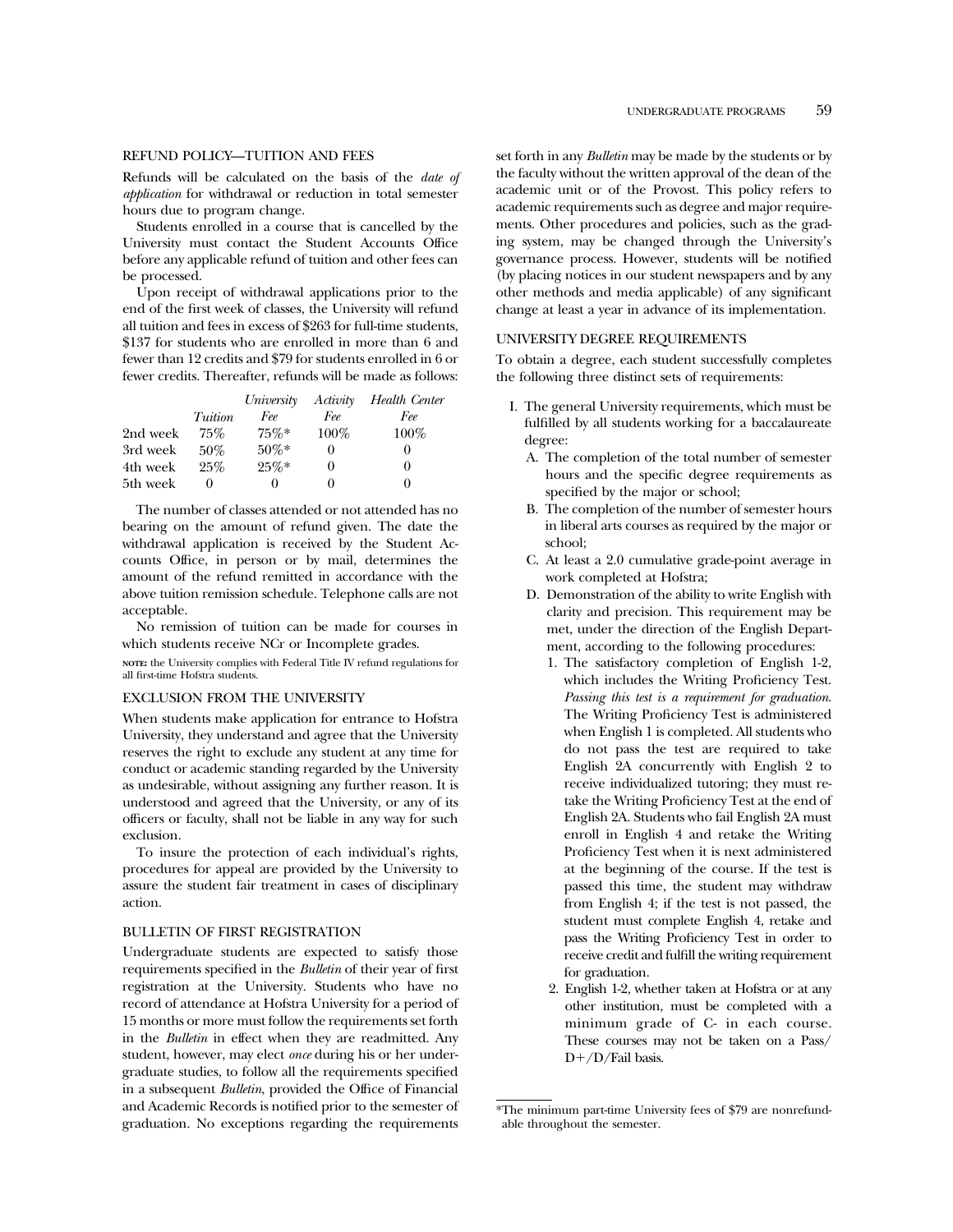#### 60 UNDERGRADUATE PROGRAMS

- 3. Students entering Hofstra with no credit in composition must, under advisement, register for English 1-2 or the appropriate course immediately and continue until the ENGL 1-2 requirement is completed. Exception: students with outstanding ability in English (SAT Verbal scores of 590 or above and high school grades of 90 or above in each semester of high school English) may qualify for exemption from English 1-2 if they demonstrate exceptional ability in the English Department's Exemption Test before the end of their first semester at Hofstra. Students who pass Hofstra's Exemption Test are not required to take the Writing Proficiency Test.
- 4. Students entering Hofstra with full credit for English 1-2 must, during their first semester at Hofstra, take the Hofstra Writing Proficiency Test. Students who do not pass the test are required to complete English 4 and retake and pass the Writing Proficiency Test.

New College students follow the procedures stated in the *New College Writing Program and Style Manual*.

**NOTE:** transfer students may receive credit for English 1-2 on the basis of equivalent courses taken at other institutions. See page 51 for the criteria for accepting transfer credit.

- 5. Students entering New College or transferring into it from another Hofstra program or another college or university must satisfy the First and Second Aspects of the New College Writing Requirement. See *New College Addendum*.
- 6. The following is for students who transfer from New College to another school/college of the University:
	- a) Students who were placed in and successfully completed CSWA 018 have fulfilled the Expository Writing Requirement (the First Aspect—WS 001) and have completed the equivalent of English 1.
	- b) Students who have successfully completed WSB 001, WSB 002 or WSG 002 register for English 2 and 2A and the Proficiency Test. When they have successfully completed these, they will receive credit for English 1 and 2.
	- c) Students who fulfilled the Scholarly Writing Requirement (the Second Aspect— WS 002A and WS 002B) have completed the equivalent of English 2.
	- d) Students who have not completed the Scholarly Writing requirement register for English 2.
- 7. Students entering with partial credit for English 1-2 (fewer than four semester hours of Advanced Placement, CLEP or transfer

credit, see page 52) must complete the requirement and pass the Writing Proficiency Test within two semesters after admission.

- E. A minimum of 6 semester hours each in humanities, natural science/mathematics and social science. Many particular degree programs require that some or all of the courses in these required areas be core courses; core courses may not be taken on a Pass/ $D+/D/F$ ail basis, except for courses given only on that basis. (For the Pass/  $D+/D$ /Fail option, see page 56; for core courses, see page 78.)
- F. A maximum of 8 credits of physical education skills courses may be applied toward the total number of required degree credits for nonphysical education majors.
- II. In introductory work in any particular subject, the student must have a 2.0 grade-point average (unless a higher average is required by the department).
- III. Only grades of C- or better in subjects required in the specialization will count toward the total semester hour credit needed for completion of that specialization unless approved in writing by the chairperson of the major department.

The program of each student must be approved in advance at each registration period by the faculty counselor or major adviser.

Students are advised that permission from the Office of Financial and Academic Records is required for any attendance at another institution while the student is enrolled in a degree program at Hofstra.

#### MAINTAINING MATRICULATION

#### Final Semester Registration

Students who have been granted permission to complete final semester graduation requirements while not attending classes will pay the normal \$69 Maintaining Matriculation Fee and file a registration card during the regular registration period for their final semester.

#### Off-Campus Study

This fee applies to each Fall or Spring semester of study by a student at another institution, either within the United States or elsewhere.

#### APPLICATION FOR GRADUATION

Every candidate for graduation must file an application for graduation in the Office of Financial and Academic Records by October 1 for December graduates and March 1 for May graduates. August candidates must file by June 15 for Summer Session I, and July 15 for Summer Session II. There is a fee for late filing. See Tuition and Fees.

All requirements applicable toward the degree must be completed and on record in the Office of Financial and Academic Records by the end of the first week of June for May degrees, the end of the first week of January for December degrees, the end of the first week of September for August degrees.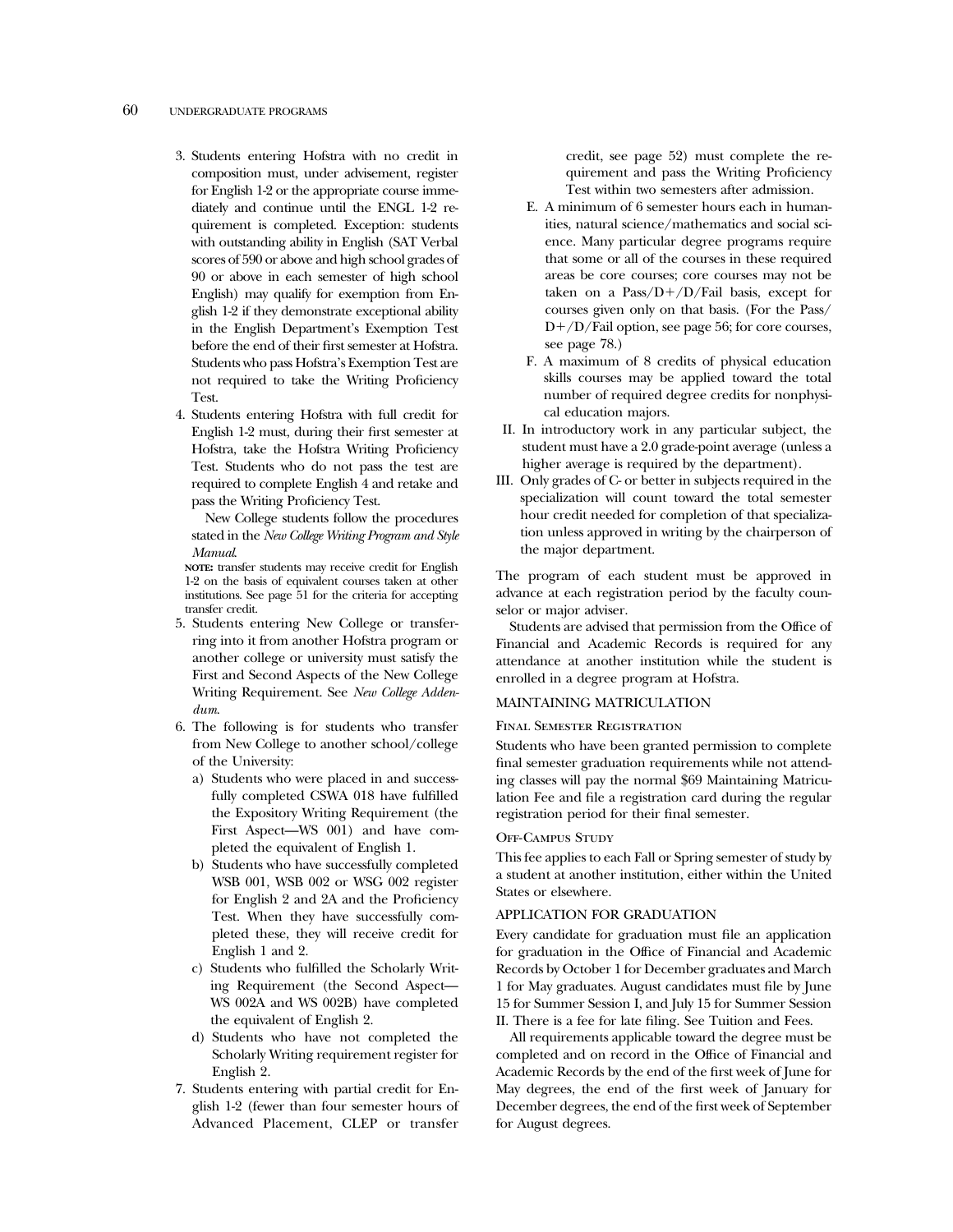A degree can only be awarded to a student who has maintained a satisfactory record of conduct and has paid all University fees.

#### COMMENCEMENT

Commencement programs are conducted twice each year, in December and in May. Summer candidates are invited to the December exercises and are listed in that program. Information regarding programs is automatically mailed to candidates about six weeks before commencement.

### Academic Honors

#### DEAN'S LIST

To qualify for the Dean's List, a student must meet the following requirements:

- 1. as a freshman (at least 12 credits per semester), complete a semester with a 3.3 GPA;
- 2. after the freshman year, have a 3.4 GPA for the semester (at least 12 credits per semester);
- 3. a full-time student must complete at least 12 hours per *semester* in letter grades other than P and with no grades of INC;
- 4. a part-time student must complete at least 12 hours over his or her two most recent semesters in attendance, must earn letter grades other than P with no grade of INC, must have a GPA of 3.3 up to 24 credits total and 3.4 thereafter, and must not have been a full-time student during the period under consideration;
- 5. only courses taken in residence at Hofstra may be used to satisfy the requirements for Dean's List.

#### PROVOST'S SCHOLARS

Students who achieve a 4.0 average and complete at least 12 semester hours of A grades in a given semester will be designated Provost's Scholars and will be invited to attend special lectures and discussions. Only courses taken in residence at Hofstra may be used to satisfy the requirements for Provost's Scholar.

#### DEAN'S LIST AND PROVOST'S SCHOLARS ELIGIBILITY FOR STUDENTS ENROLLED IN MANDATORY PASS/D+/D/FAIL COURSES

#### Eligibility Requirements

Students enrolled in *mandatory*  $P/D + /D/F$  courses in any given semester are eligible for the Dean's List or designation as Provost's Scholars if they meet the following criteria:

- 1. Students must attain the GPA required for the Dean's List or Provost's Scholars in the qualifying semester;
- 2. at least 3 credits in that semester must be completed in residence at Hofstra for a letter grade;
- 3. students may not elect the  $P/D+/D/F$  option for any other course in that semester.

Grade-Point Average (GPA) Calculations

The GPA of the immediately preceding full semester(s), excluding Summer and January sessions, will be used in place of the mandatory  $P/D+/D/F$  course(s) according to the following criteria:

- 1. For students taking 6 or fewer mandatory  $P/D+/D/F$ credits, the GPA of at least the last 12 credits taken for a letter grade will be substituted;
- 2. for students taking more than 6 mandatory  $P/D+/$ D/F credits, the GPA of the last 24 credits taken for a letter grade will be substituted;
- 3. optional or mandatory  $P/D+/D/F$  credits may not be applied toward the required total;
- 4. any outstanding Incompletes received within the period being evaluated, will disqualify students as candidates for the Dean's List or Provost's Scholars until the Incomplete is removed.

#### UNIVERSITY HONORS PROGRAM (UHP) Associate Professor Waysek, *Coordinator*

The University Honors Program is designed to give qualified students an opportunity to develop their sensibilities and to use their intellectual capabilities more fully by participating in a sequence of special seminars. The sequence is constructed to let these students engage in individual inquiry within a disciplined framework and be responsible to a significant degree for their own contribution to the class. The curriculum is organized to enable the students to look philosophically and introspectively at major statements on the human condition, at critical problems of their own society, and at the basic principles of organization of the major families of disciplines.

Freshman students will be selected on the basis of their first semester records, faculty recommendations and personal interviews. It is expected that students accepted into the program will have attained a 3.6 cumulative average. Transfer students will be expected to meet the same requirements. Students wishing to be considered for admission may apply to the Provost's Office. With permission of the Coordinator of University Honors Program, students not in the program may be enrolled in individual University Honors courses.

All Honors courses, which are interdisciplinary in nature, are taught by faculty specifically chosen for the program. These courses may be used to fulfill some of the general University requirements.

Students are expected to complete a minimum of 20, and usually no more than 23 University Honors credits. In addition to the courses, students will be required to participate in special monthly seminars as well as in activities off campus.

Candidates must maintain a 3.6 cumulative grade-point average to complete the program successfully and receive University Honors on their diplomas. Students who do not maintain a 3.6 average will receive recognition on the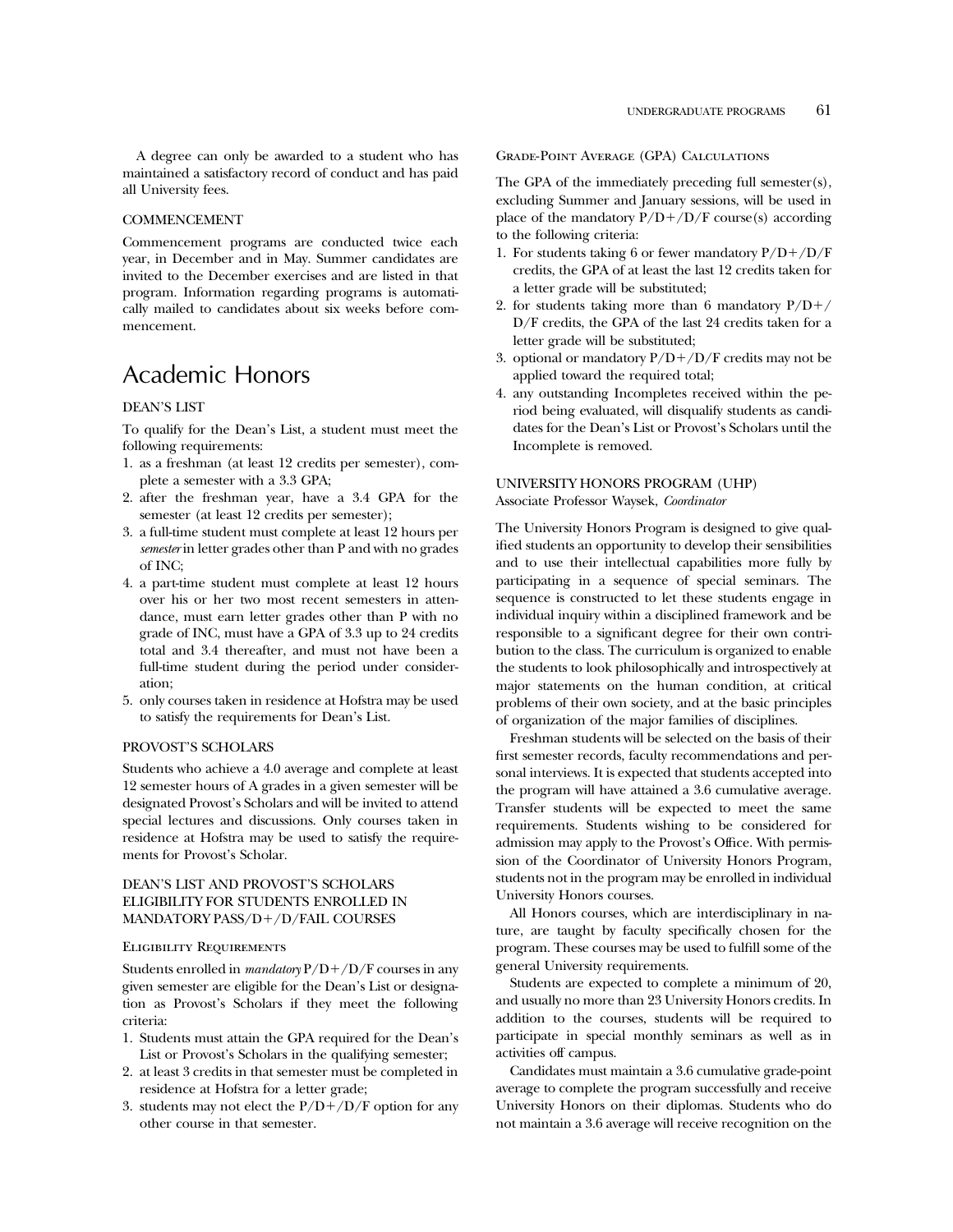transcript of participation in the program, but University Honors will not be designated.

#### Program

FRESHMAN YEAR 3 s.h.

9. *Freshman Seminar* (optional)

An introduction to the problems inherent in learning, understanding, aesthetic sensibility and critical judgment. Topics to be announced each year.

#### Sophomore Year

10# & 11. *Studies in the Human Condition* 4 s.h. each An examination of the western cultural tradition with emphasis on its philosophical, literary and historical foundations.

#### **JUNIOR YEAR**

20, 21. *Electives* 3 s.h. each The courses will focus upon the individual's relationship to the world around him/her.

#### Senior Year

101-102. *Senior Colloquium and Theses* 3 s.h. each Students will participate in a seminar in which they will draw upon the material gathered and the thought processes learned in the program. Their work will culminate in Honors Theses, which will be presented to the members of the senior colloquium. With the approval of the student's major department and the Coordinator of the Honors Program, the Honors Thesis may be the same the student writes for Departmental Honors.

#### UNIVERSITY HONORS SEMINARS (UHS)

These seminars, dealing with a variety of topics, changing from year to year, will be broad in their focus and will not center on any single period in history or any one school of thought. They are designed for seniors who will be selected on the basis of a 3.6 grade-point average, the recommendation of three faculty members and an interview with the coordinating committee. Consideration will also be given to students in their junior year who have done distinguished work. Qualified students may apply in the Provost's Office. Upon successful completion of the course, a student will earn 3 credits in liberal arts. Seminars will be graded on a Pass/ $D+$ / D/Fail basis.

1, 2. *Seminar* 3 s.h. each The following are examples of seminars that have been offered.

*Comparative Civilizations* The distinctive characteristics of western civilization seen in comparative terms with two nonwestern civilizations. To avoid the ''survey'' approach, two or three major thinkers' views on the similarities and the individuality of each will be studied through these thinkers' treatments of the historical ''career'' of each civilization.

#### *Bioethics* 3 s.h.

An examination of the legal and medical complications of such controversial issues as euthanasia, patient autonomy, allocation of scarce medical resources, human experimentation. Classroom discussions consider particular legal cases and their outcomes as well as larger, less resolvable problems.

#### DEAN'S SCHOLARS

Seniors in the Hofstra College of Liberal Arts and Sciences who are nominated by their major department on the basis of their intellectual vitality and academic excellence, meet in a non-credit program of periodic special

seminars and discussions under the auspices of the College. The Associate Dean for Academic Affairs in HCLAS is the adviser.

#### DEPARTMENTAL HONORS PROGRAM

Departmental Honors will be granted to bachelor's degree candidates who: 1) complete their courses of study with distinctive scholarship; 2) choose one of the departmental honors programs offered and successfully fulfill special requirements supplementing the general degree requirements. The major department will recommend the conferring of departmental honors.

#### Degrees of Honors

There are two degrees of honors: High Honors and Honors. The degree of honors bestowed upon a graduating student will be based on: 1) achievement in the honors thesis or in the honors seminar, and 2) grades in departmental courses.

#### Eligibility Requirements

Students entering Hofstra in the fall of 1983 or after, must meet the following requirements:

- 1. A minimum of 60 semester hours must be completed in residence at Hofstra including at least 15 hours in the student's major field;
- 2. A cumulative grade-point average of at least 3.4;
- 3. A minimum grade-point average of 3.5 in the major field of study.

#### **PROCEDURE**

The Office of Financial and Academic Records will prepare and send to the appropriate department the names of all eligible students before the end of their sixth semester. These students will be informed of their eligibility by the departmental chairperson and of the nature, purposes and procedures of the program.

Students will undertake a major piece of research, not necessarily original, resulting in an honors thesis, to be completed during their eighth semester under the supervision of a designated member of the department. Weekly conferences between student and adviser are set as a minimum requirement. Students will defend their thesis before their adviser and two other members of the department. This oral examination will constitute the basis for the evaluation of the student and the determination of honors.

#### BACCALAUREATE DEGREES WITH DISTINCTION

Degrees of distinction are conferred upon candidates for the Bachelor of Arts, Bachelor of Engineering, Bachelor of Fine Arts, Bachelor of Business Administration, Bachelor of Science and Bachelor of Science in Education who have completed at least 82 hours in residence at Hofstra. Candidates with fewer than 82 hours but at least 60 hours in residence at Hofstra who are qualified in terms of their

<sup>#</sup>Core course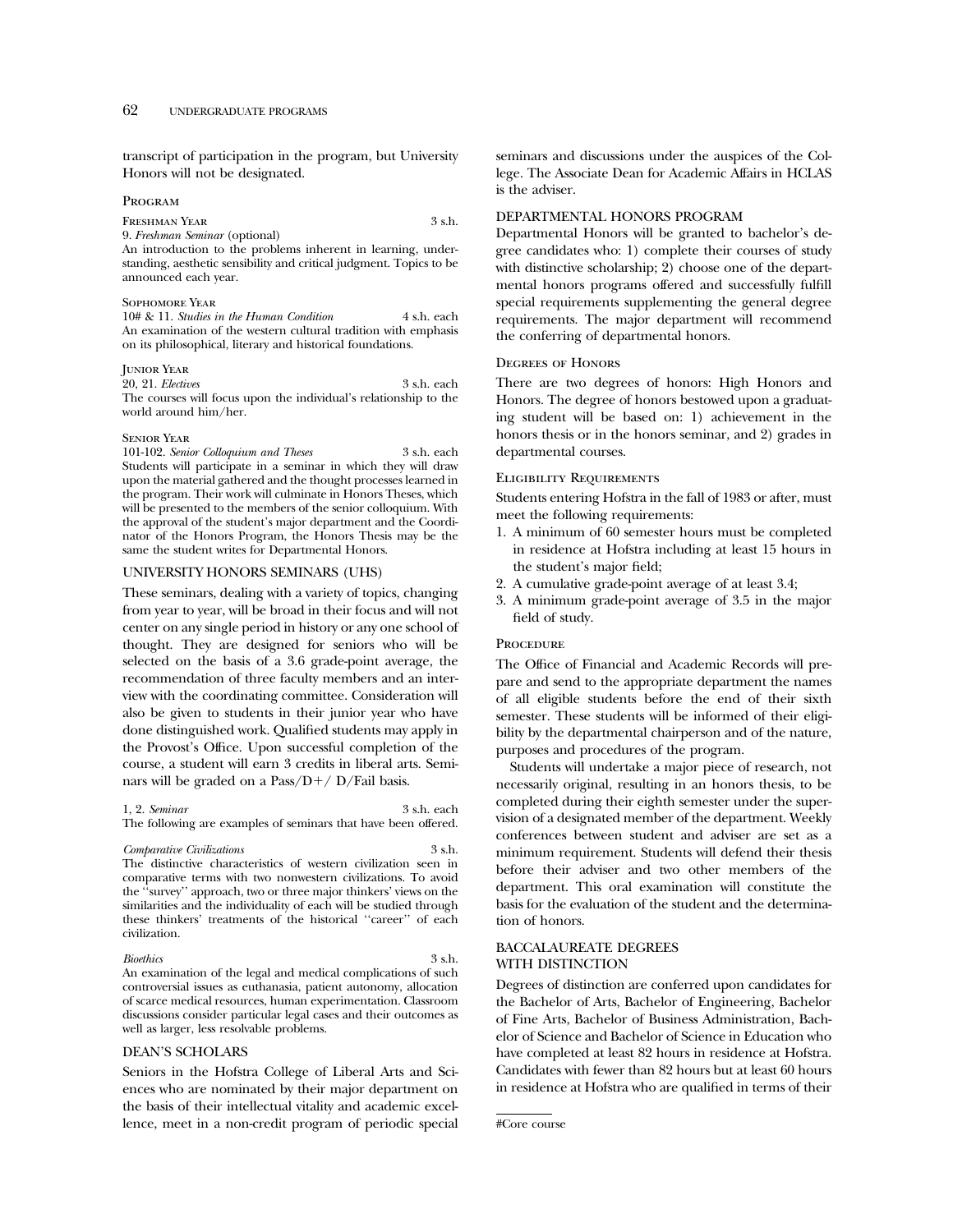record at the University and in terms of their cumulative record, which shall include work completed at other institutions and at Hofstra, may be graduated with distinction.

These earned distinctions are recognized at the Honors Convocation held during the spring commencement exercises. The Hofstra Teacher of the Year Award is also presented during this ceremony.

Averages for the levels of distinction are:

```
summa cum laude: 3.9
magna cum laude: 3.8
cum laude: 3.6
```
#### HONOR ORGANIZATIONS

Honor organizations sponsor events which include lectures, seminars, workshops, social events, open meetings, department activities, group discussions, field trips, exhibitions and demonstrations. For transfer-student requirements and additional information, contact the society adviser.

Alpha Epsilon Delta, the international premedical honor society open to students seeking a career in the health professions. Requirements for membership include a cumulative average of 3.0 and a science gradepoint average of 3.0 after completion of at least three semesters at Hofstra. Transfer students, with at least one year completed prior to attendance at Hofstra, must complete at least one semester in residence. E. DaVolio, *Adviser*.

Alpha Epsilon Rho, a national communications honor society open to qualifying communication students. Members must meet the following requirements: a University grade-point average of 3.0, a 3.3 grade-point average in School of Communication courses related to television, radio, or film; at least 50 hours of School of Communication service in television, radio or film production; membership in the Hofstra Chapter of the National Broadcasting Society for at least one year; nomination by the chapter adviser. Instructor Hillebrand, *Adviser*.

Alpha Kappa Delta, a national sociology honor society recognizing outstanding students. To be eligible for consideration, students must have at least a 3.0 grade point average in sociology courses (with at least 15 s.h. in sociology taken at Hofstra) and a 3.0 cumulative grade point average. Associate Professor Albert, *Adviser*.

Alpha Mu Alpha is the national honor society in marketing. Students are selected on the basis of academic performance. Professor Evans, *Adviser*.

Alpha Psi Omega, a national drama honor organization whose membership is based on scholarship and the accumulation of a satisfactory number of points by service in dramatic activities. The Hofstra chapter has maintained a number of scholarships through operation of a concession during events held in the Playhouse and is the only student honor organization to maintain an endowment fund. D. McGuire, *Adviser*.

Alpha Sigma Lambda, a national honor society open to part-time students who have completed 30 hours in residence, 15 hours outside of their major field, and have achieved a 3.2 cumulative average. L.J. Wenchell, *Adviser*.

BETA ALPHA PsI, a national honorary accounting society is open to students who achieve a 3.4 grade-point average in accounting courses and an overall 3.2 cumulative average. The society publishes a journal, *Horizons*, assists in tax preparation for senior citizens and minority groups and offers free tutoring. Our Delta Pi Chapter is the only chapter on the Island. Only schools accredited by the American Assembly of Collegiate Schools of Business are granted chapters. A number of cash scholarships are awarded to its members, made possible by the major accounting firms in recognition of superior status as an operating chapter by the national office. Assistant Professor Marsicovetere, *Adviser*.

BETA BETA, a national biology honor society open to students with a 3.4 grade-point average in biology and a 3.1 cumulative average. Active (full), associate and graduate member status available. Assistant Professor Morrissey, *Adviser*.

BETA GAMMA SIGMA is the only commerce honor society recognized nationally by the American Assembly of Collegiate Schools of Business. Chapters are permitted only in schools which have been accredited by this Assembly. To be considered for membership by the School of Business Dean's Office, students, as seniors, must have compiled a minimum cumulative average in the highest ten percent of their class; junior students must be in the top seven percent of their class. Assistant Professor Lally, *Adviser*.

ENGLISH HONOR SOCIETY, a University society open to junior and senior English majors who have completed at least 12 semester hours of upper-level courses with at least a 3.5 average. Associate Professor Janssen, *Adviser*.

Eta Sigma Gamma, Gamma Pi Chapter, a national honor society in health education, is open to undergraduate and graduate health education majors who meet the following requirements: undergraduate: juniors or seniors with at least 15 credits in health (taken at Hofstra) and a minimum major g.p.a. of 3.3 and a cumulative of 3.2. Graduate: at least 12 credits in health and a minimum g.p.a. of 3.3. The society's objectives are the promotion of teaching, research, and service in and for the health education discipline. Eta Sigma Gamma publishes two semiannual journals: *The Health Educator,* and *The Eta Sigma Gamma Monograph Series.* Assistant Professor Schwartz, *Adviser*.

Golden Key National Honor Society, a nonprofit academic honors organization founded for the purpose of recognizing and encouraging scholastic achievement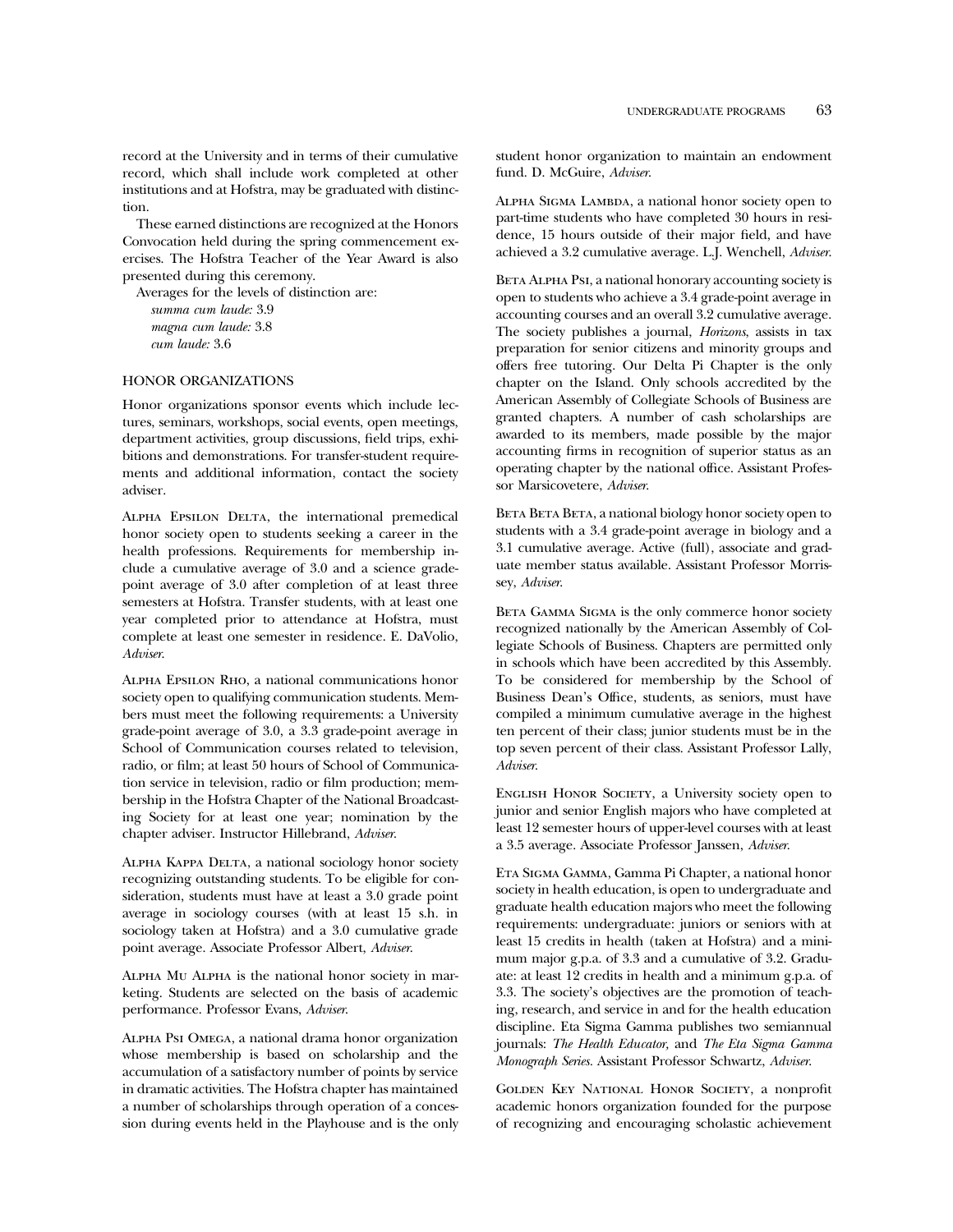among students from all academic fields. Life-time membership is by invitation only and is limited to no more than the top 15 percent of the juniors and seniors enrolled at the University. Part-time as well as full-time students qualify; transfer students are eligible when they have established 30 credits at Hofstra. Associate Professor Seagull, *Adviser*.

KAPPA DELTA PI, Theta Beta Chapter, an international education honor society open to undergraduate and graduate students. Undergraduate students must have an average of 3.5 or above in the field of education and a cumulative average of 3.2 or above. Graduate students require a 3.5 average. Members receive the *Kappa Delta Pi Record, The Educational Forum* and other publications. Professor Grossman, *Adviser*.

Kappa Mu Epsilon, a national mathematics honor organization open to students who, by their senior year, have attained a 3.4 grade-point average in major level mathematics courses as well as 3.3 cumulative. Open to sophomores and juniors who meet more stringent requirements. The organization sponsors events of interest to students of the mathematical sciences. Associate Professor Michaels, *Adviser*.

LAMBDA ALPHA, a national collegiate honor society open to anthropology majors with a minimum 3.0 grade-point average in anthropology courses (with at least 15 s.h. in anthropology taken at Hofstra), and a 3.0 cumulative average. Assistant Professor Varisco, *Adviser*.

OMICRON DELTA EPSILON, an international economics honor society open to economics majors who are juniors or seniors. The requirements are at least 15 credits in economics taken at Hofstra including ECO 130 and 132; a 3.5 grade-point average in economics and a 3.0 cumulative average. The society publishes *The American Economist*, a semi-annual journal. Assistant Professor Kozlov, *Adviser*.

PHI ALPHA THETA, an international history honor society open to undergraduate students in any academic major. The requirements are a grade-point average of a minimum 3.1 in at least 12 hours of history courses and a cumulative average of 3.0. The society publishes the *Historian*. Professor D'Innocenzo, *Adviser*.

PHI BETA KAPPA, a national honor society recognizing students with outstanding academic performance in the liberal arts and high moral character. Students must have completed at least 90 credits in liberal arts courses, have a broad background outside the division of the major, have no more than 15 credits in  $Pass/D+/D/Fail$  grades and have fulfilled the B.A. language requirement. Students will normally have included at least a semester each of philosophy, mathematics and natural science and a year

of literature (comparative literature, English literature, foreign language literature or literature in translation). Professor Fuchs, *Chapter President;* Associate Professor Waysek, *Adviser and Secretary*.

PI DELTA PHI, a national French honor society, recognizes excellence in the study of language, literature and civilization. It honors as regular members those students, normally majors, who have taken a minimum of one French course numbered 140 and above. These students must have achieved at least a 3.0 grade point average in French and a 2.8 cumulative average. It also honors as special members, students, normally minors, who have eighteen hours in French numbered 4 and above, including at least one literature course in French. Students are invited to join by the French faculty acting through the adviser and president of the society. Rosalba Barth, *Chapter President;* Associate Professor Schwab, *Adviser*.

Pi Gamma Mu, an international social science honor society to reward interest and achievement in the college study of the social sciences. Pi Gamma Mu endeavors to inspire social service to humanity and life interest in the study of human association. It seeks also a synthesis of all branches of social science into a philosophy of human society and human welfare.

A junior, senior, or graduate student with an overall grade point average of 3.3 or better with at least 20 semester hours combined in the social sciences and a grade-point average of 3.3 in the social sciences is eligible. For additional information, for example about qualifying social science disciplines, please consult the New College Dean's Office.

PI KAPPA LAMBDA, a national music honor society recognizing academic excellence and demonstrated musicianship, open (by invitation) to music majors in the top ten percent of the junior class and the top 20 percent of the senior class. Professor Hettrick, *Adviser.*

Pi Sigma Alpha, a national political science honor society open to junior and senior students of high academic achievement who show promise in the field of political science. Professor Feldman, *Adviser*.

Psi CHI, a national psychology honor society open to students who have completed nine hours of psychology credit, and at least 45 hours overall, and have achieved the following grade-point averages: a 3.0 cumulative average, and a 3.3 grade-point average in psychology courses. Assistant Professor Cox, *Adviser.*

SIGMA DELTA PI, a national Spanish honor society recognizing students who have attained excellence in the study of the language and who have made contributions to the Hispanic world. Students are invited to join by the faculty